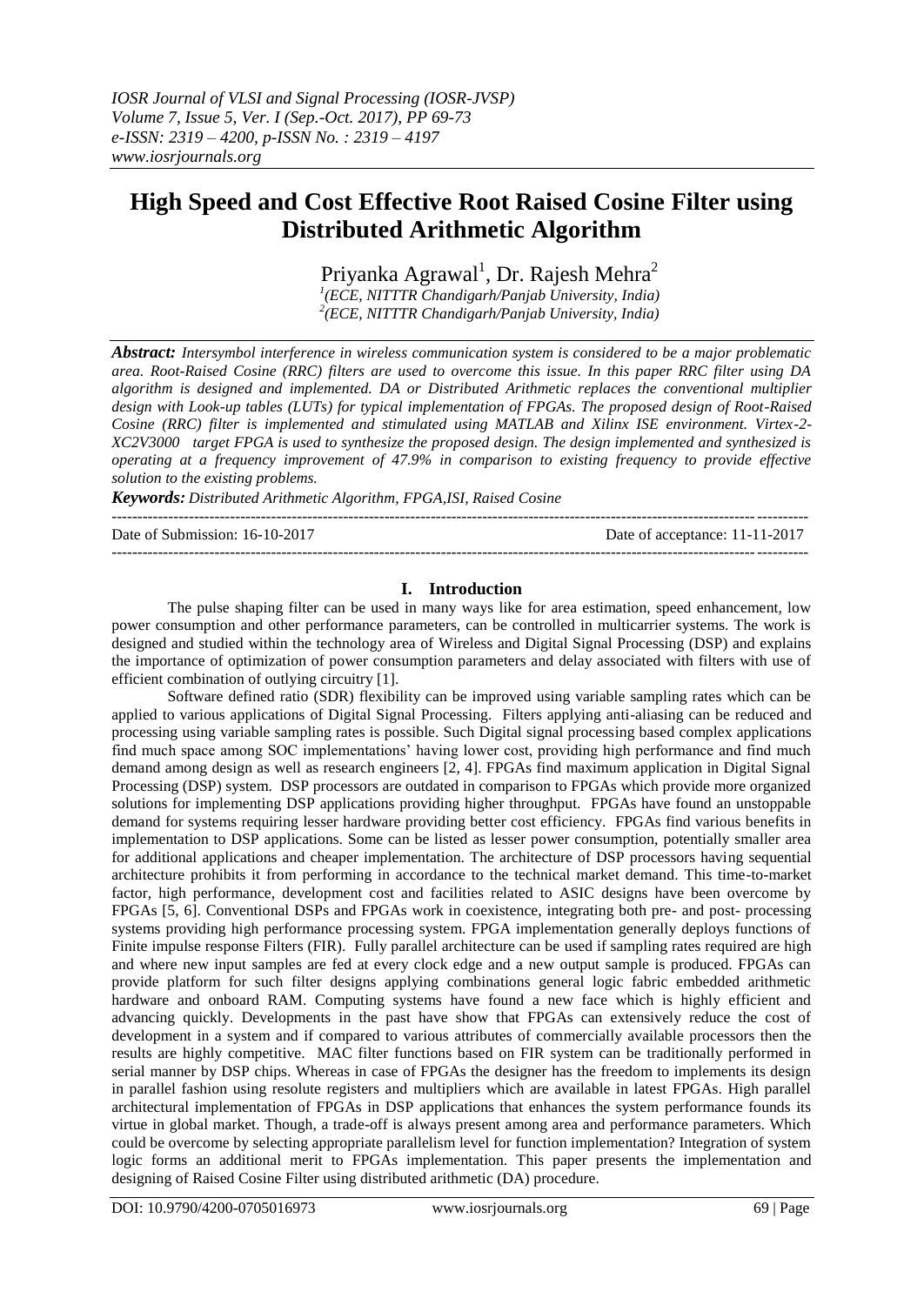## **II. RRC Filter**

**Raised Cosine Filter** is used to avoid interference, rectangular pulse infinite bandwidth is not considered in such cases. Rectangular pulse is passed through a low pass filter and we can observe the shape change from rectangular pulse to a pulse with no sharp edges and smoothly outlined. Therefore it is also known as pulse shaping process. The rectangular pulse exhibits non zero amplitude and smooth pulse exhibits few ripples prior and post pulse interval. The ripples can cause decoding of data in an incorrect manner at the receiver end as this ripple interferes with the pulses. The interference can be made minimum by maintaining a time domain shape and such a filter selection that provides the desired reduction in bandwidth. It finds its application in wireless devices and cellular phones for increasing speed, reducing power consumption and area [7]-[10].

 $F (w) = \tau$  0≤w≤c (1) =  $\tau \{cos^2[\tau(w-c)/4\alpha]\}$  c $\leq w \leq r$  (2)  $= 0$  w>r (3) Where  $\tau$  is the pulse period α is roll off factor c is equal to  $\pi(1-\alpha)/\tau$ 

r is equal to  $\pi(1+\alpha)/\tau$ 

Raised Cosine Filter is very helpful in pulse shaping; it makes the signal compatible for the channel. It makes channel interference or noise free, in hardware implementation of filter by changing the suitable factors the designed filter can be used in different application and area and speed can be optimized.

## **III. DA Algorithm Based Interpolator**

FPGA devices have a huge amount of implementations using Distributed Arithmetic (DA) algorithms. Modulo Arithmetic, Distributed Arithmetic, etc. are some of the efficient computation techniques that performs multiplication and addition using these schemes. Crosiers firstly introduced this multiplier less architecture deploying partially the partition of the function, implying the usage of 2's complement in data binary representation. Look Up tables and accumulators have replaced the usage of multipliers, thus providing multiplier-less MAC operations. Improved speed and efficient calculations form few of the important features of the DA technique. Non-zero coefficients representing the FIR frequency response can be minimized using this approach. This approach for modification can be implemented for various raised cosine FIR filters [11]. Sum-ofproduct calculations find major application in multimedia domain. In distributed arithmetic rearrangement and blending of multiplication is done such that the arithmetic gets distributed. FPGAs memory is helpful in MAC operation implementation. DA suits well to FPGA realization as LUTs along with shift-add-operations can be well mapped into LUTs target FPGA structures [12]. These can be expressed as

$$
y = \sum_{k=1}^{k} A_k X_k \tag{4}
$$

$$
X_k
$$
 given an N-bit 2<sup>5</sup> complement number

$$
X_k = -b_{k0} + \sum_{n=1}^{N-1} b_{kn} 2^{-n}
$$
(5)  
\n
$$
y = \sum_{k=-1}^{k} A_k [-b_{k0} + \sum_{n=1}^{N-1} b_{kn} 2^{-n}]
$$
(6)  
\n
$$
y = -\sum_{k=1}^{k} (b_{k0} A_k) + \sum_{k=1}^{k} \sum_{n=1}^{N-1} (A_k b_{kn}) 2^{-n}
$$

$$
y = -\sum_{k=1}^{N} (b_{k0}A_{k}) + \sum_{n=1}^{N-1} \sum_{k=1}^{N-1} (A_{k}b_{kn})^{2}
$$
  

$$
y = -\sum_{k=1}^{N} A_{k}b_{k0} + \sum_{n=1}^{N-1} \sum_{k=1}^{N-1} A_{k}b_{kn}
$$

Interpolation is simply the process of up sampling together with by filtering. The filtering removes the undesirable spectral images. Not to be confused, it is a linear process, interpolation which is somewhat different from the "math" sense of interpolation, but on the other hand the interpolation factor which is simply the ration of the output rate to the input rate. It is usually symbolized by "L".

## **IV. Matlab Based Interpolator**

The proposed FIR interpolation filter uses a roll off factor value of 0.25 and is simulated using Gaussian window with interpolation factor of 8. Further the designed raised cosine filter is quantized in MATLAB environment. The filter length considered is 48, the hardware architecture of the filter design is reduced by using DA algorithm. DA algorithm is used as it is a multiplierless technique which plays key role in making the filter cost effective. The Fig. 1 shows the magnitude response of RRC filter, which depicts magnitude frequency relation of direct form FIR polyphase interpolator which is quantized at fixed point representation and Fig. 2 shows the impulse response of RRC filter.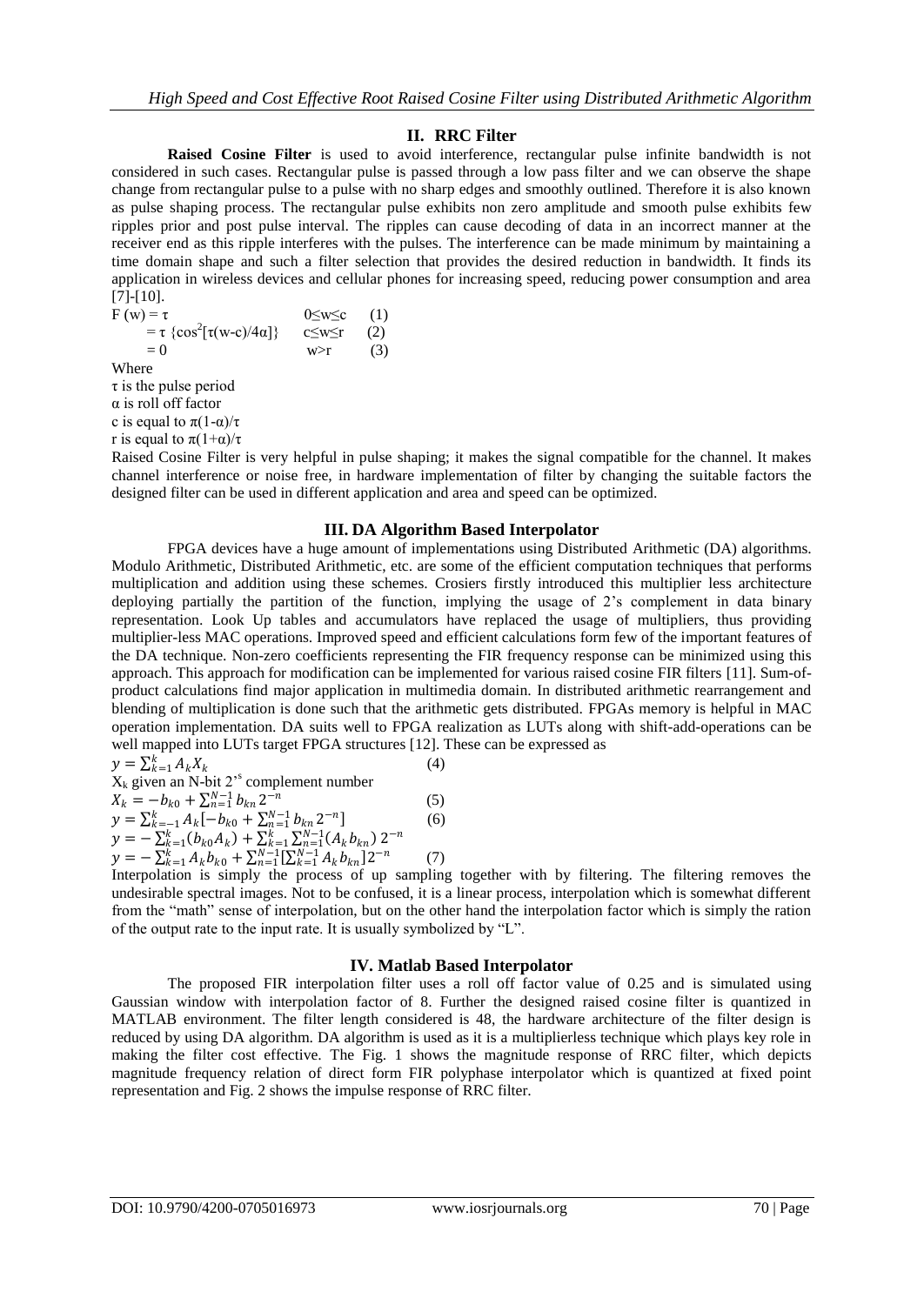

## **V. Hardware Synthesis**

The newly designed filter is further simulated on Xilinx platform, which provides a placing and routing report of the proposed filter. In this research work Virtex 2 development system is being utilized which provides a hardware platform that is much advanced and contains high performance Virtex 2 platform FPGA. This platform is surrounded by peripheral components collectively and helps in creating a complex system that can demonstrate Virtex 2 platform FPGA's capability.Figure 3 shows the simulation of RRC filter using Virtex 2. In this the main focus is on designing a filter which consumes less space and provides output which takes less speed than the previous work.

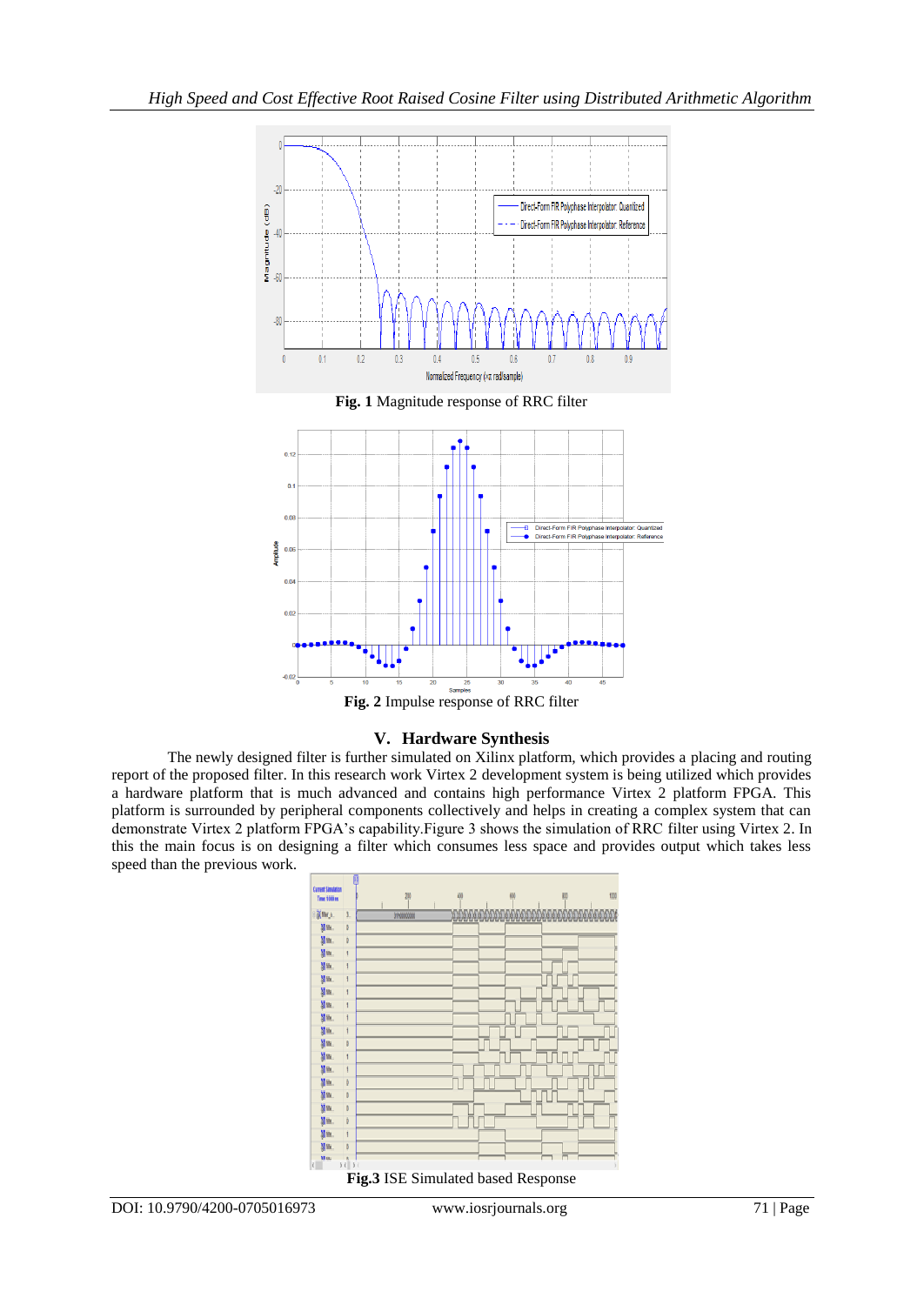## **VI. Synthesis Results**

The proposed 49 tap filter is based on direct II form architecture. The implementation of the proposed work is carried on target device XC2V3000-4FF1152 using Xilinx ISE 10.1 EDA tool. The reconfigurable architecture designed is optimized. Table I shows resource utilization report which gives the clear picture about area and delay.

| <b>Table. I</b> Resource Utilization Virtex 2 |                                |  |  |
|-----------------------------------------------|--------------------------------|--|--|
| <b>Parameters</b>                             | Proposed Work Tap 49 16x17 bit |  |  |
| <b>Target Device</b>                          | XC2V3000-4FF1152               |  |  |
| Number of Slices                              | 733                            |  |  |
| Number of slices flip-flop                    | 622                            |  |  |
| Number of 4 Input LUTs                        | 1101                           |  |  |
| Number of bonded IOBs                         | 51                             |  |  |
| Total equivalent gate count                   | 15175                          |  |  |
| Maximum Frequency (MHz)                       | 86.88                          |  |  |

| Table II shows the comparison between proposed and previous work on FPGA platform, which shows 36.7% |
|------------------------------------------------------------------------------------------------------|
| improvement in the LUT consumption, 48.42% improvement in the total equivalent gate count and 47.49% |
| improvement in the maximum frequency.                                                                |

| <b>Table. II Resource Comparison</b> |                          |                      |  |
|--------------------------------------|--------------------------|----------------------|--|
| <b>Parameters</b>                    | <b>Previous Work</b> [1] | <b>Proposed Work</b> |  |
| Number of 4 Input LUTs               | 1742                     | 1101                 |  |
| Total equivalent gate count          | 29425                    | 15175                |  |
| Maximum Frequency (MHz)              | 58.9                     | 86.88                |  |

Fig. 4 shows the comparison between the previous and proposed work of resource utilization and clearly shows the benefit of this research work over the later.



**Fig. 4** Comparative Analysis

## **VII. Conclusion**

This research work gives a view of multiple challenges and problems faced during the designing of a reconfigurable filter utilized in multi carrier system. This research work proposes an optimization technique of two steps to overcome the problems and challenges and helps in getting the desired filter that is efficient in terms of reducing the area consumption. The proposed solution provides improvement in the maximum operating frequency of 47.49% in the designed filter. The proposed work shows improvement in the LUT consumption of 36.7% and 42.42% in case of total equivalent gate count. The comparison of previous and proposed work clearly showcase the benefits of the proposed work in terms of area and speed consumption. The proposed work therefore seems best fit for the next generation 3G/4G/5G applications where power and area needs to be optimized.

## **References**

- [1] Indranil Hatai, Indrajit Chakrabarti and Swapna Banerjee, "An Efficient VLSI Architecture of a Reconfigurable Pulse-Shaping FIR Interpolation Filter for Multistandard DUC," IEEE Transactions On Very Large Scale Integration Systems , Vol. 23, No. 6, pp. 1150-1154, June 2015 .
- [2] P. K. Meher, S. Chandrasekaran, and A. Amira, "FPGA Realization of FIR Filters by Efficient and Flexible Systolization Using Distributed Arithmetic," IEEE Transactions on Signal Processing, Vol. 56, No. 7, pp. 3009–3017, July 2008.